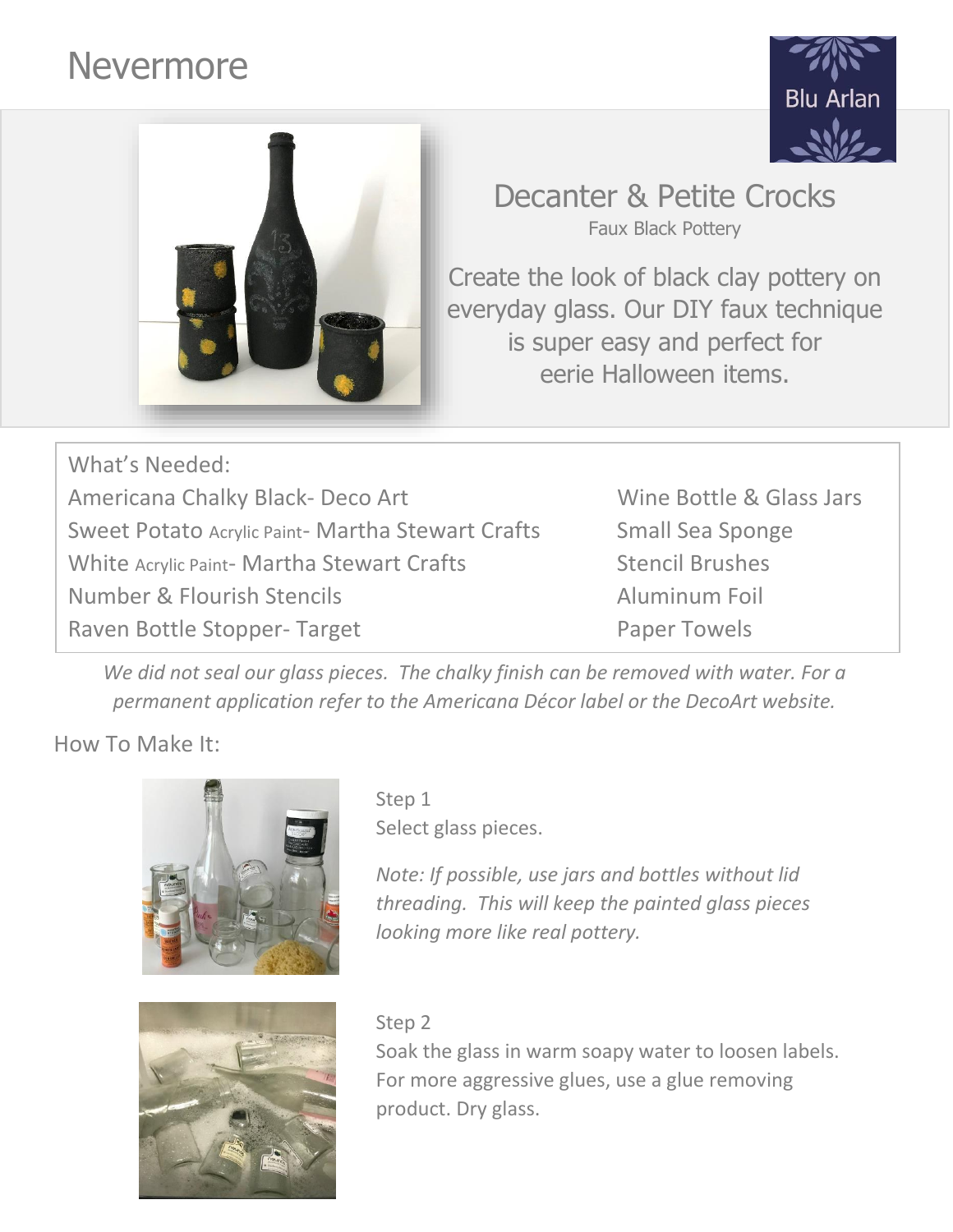

Step 3 To make the decanter, begin by moisten the sponge with water. Wrap sponge in a paper towel to remove water.

Pour a small pool of black chalky paint onto a piece of aluminum foil.



Step 4 Dip the sponge in the paint.



Step 5 Press the sponge to the bottom of the glass, press lightly and remove.

*Note: Do not wipe or smooth out the paint. The object is to give a bumpy thick texture to the finish.* 



#### Step 6

Continue dipping the sponge in the paint then onto the bottle. Work from the bottom up. Do not paint the inside of the bottle

Note: Our technique is opposite to the instructions listed on the jar. To obtain the faux look of black pottery an opaque color and texture is required. Sponging the colour on works perfectly.



#### Step 7

When bottle has been completely sponged with paint, set aside to dry.

*Note: Wipe paint off the rim of the bottle. No paint should come in direct contact with food.*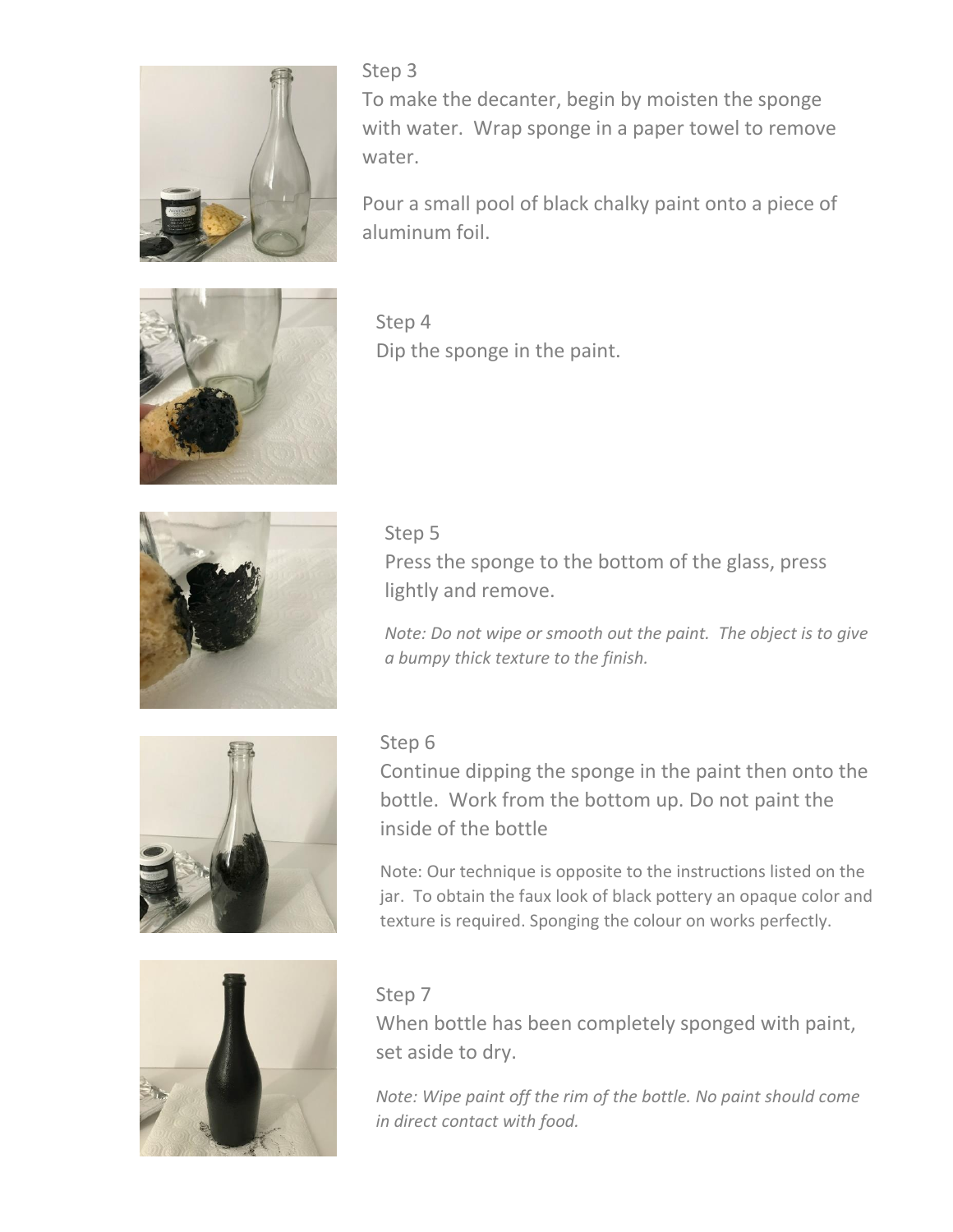

Step 8

Mix a few drops of white paint into the black chalky paint on the foil to make a gray tone. This colour will be used to stencil the design onto the bottle.



#### Step 9

Wrap the stencil around the bottle. Hold in place with your hand as using tape may remove the black paint.

*Note: Stenciling can be a bit messy even missing portions of the design. This will give an aged worn look to the piece.*



## Step 10

Dip a stencil brush in the gray paint. Blot the brush on a paper towel to remove some paint. Tap the brush over the openings of the stencil. Continue until the design is filled with gray colour. Remove stencil and let paint dry.



Step 11 If desired, stencil the number 13 or a message on the bottle. Let dry.



#### Step 12

To age or ghost the stenciled design, stipple black paint over the gray image. Set aside to dry.

*Note: To stipple, load the stencil brush with paint, blot bristles on a paper towel. Tap the brush over the gray stenciled design to darken and fade image.*